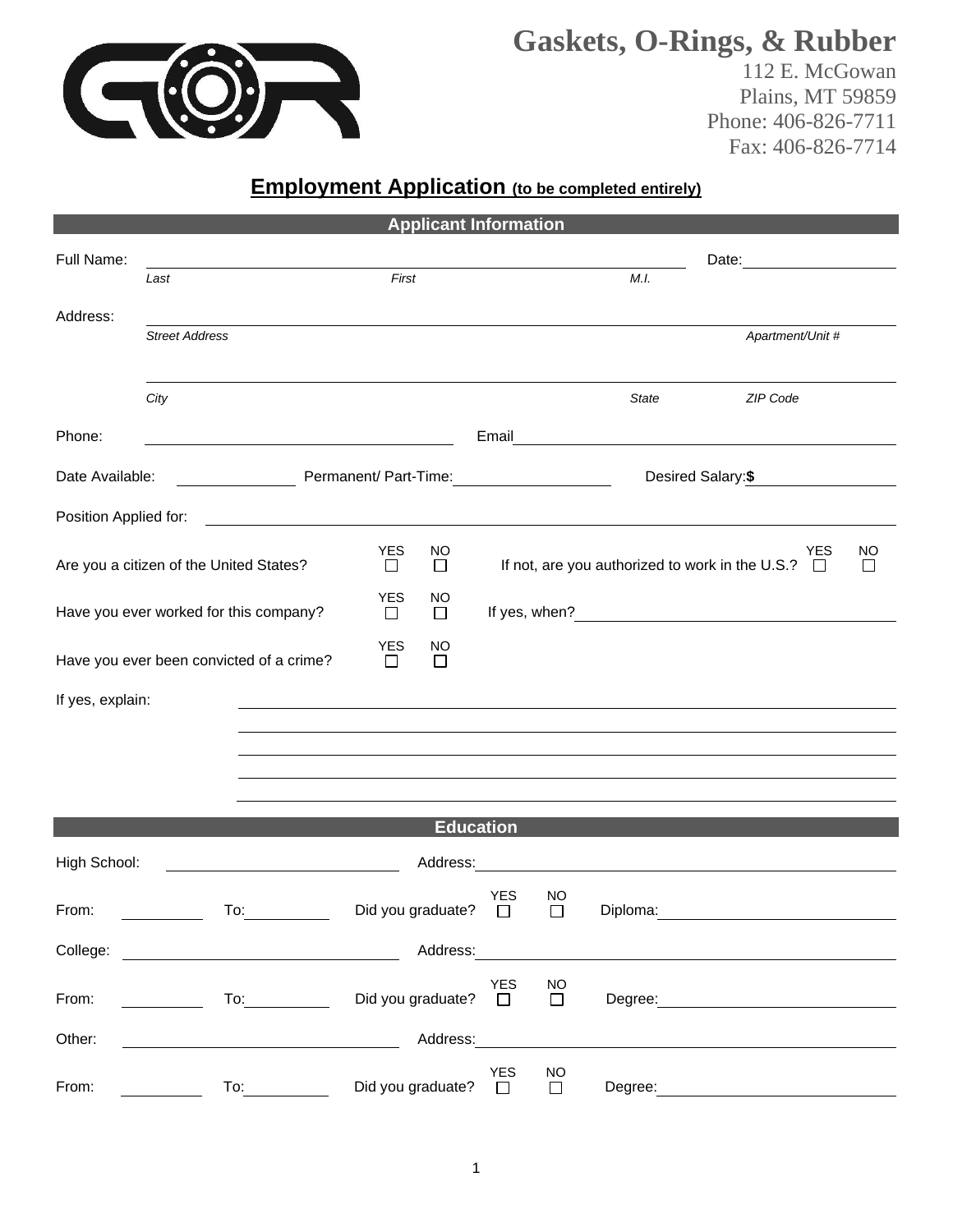## **References**

| Please list three references.          |                                                                                                                  |                                                                                                                                                                                                                                                                                                                                                     |                                                                                                                 |  |  |  |
|----------------------------------------|------------------------------------------------------------------------------------------------------------------|-----------------------------------------------------------------------------------------------------------------------------------------------------------------------------------------------------------------------------------------------------------------------------------------------------------------------------------------------------|-----------------------------------------------------------------------------------------------------------------|--|--|--|
| Full Name:                             | and the control of the control of the control of the control of the control of the control of the control of the | Relationship: 2000                                                                                                                                                                                                                                                                                                                                  |                                                                                                                 |  |  |  |
| Company:                               |                                                                                                                  | and the control of the control of the control of the control of the control of the control of the control of the                                                                                                                                                                                                                                    |                                                                                                                 |  |  |  |
| Address:                               |                                                                                                                  |                                                                                                                                                                                                                                                                                                                                                     |                                                                                                                 |  |  |  |
| Full Name:                             |                                                                                                                  | and the control of the control of the control of the control of the control of the control of the control of the                                                                                                                                                                                                                                    |                                                                                                                 |  |  |  |
| Company:                               |                                                                                                                  | <u> 1989 - Johann Harry Communication (b. 1989)</u>                                                                                                                                                                                                                                                                                                 | Phone: 2008 2010 2010 2010 2010 2021 2022 2023 2024 2022 2023 2024 2022 2023 2024 2025 2026 2027 2028 2021 20   |  |  |  |
| Address:                               |                                                                                                                  |                                                                                                                                                                                                                                                                                                                                                     |                                                                                                                 |  |  |  |
| Full Name:                             |                                                                                                                  | <u> 1989 - Johann Stoff, deutscher Stoffen und der Stoffen und der Stoffen und der Stoffen und der Stoffen und der</u>                                                                                                                                                                                                                              |                                                                                                                 |  |  |  |
| Company:                               |                                                                                                                  | <u> 1989 - Johann Stein, marwolaethau (b. 1989)</u>                                                                                                                                                                                                                                                                                                 |                                                                                                                 |  |  |  |
| Address:                               |                                                                                                                  |                                                                                                                                                                                                                                                                                                                                                     |                                                                                                                 |  |  |  |
|                                        |                                                                                                                  | <b>Previous Employment</b>                                                                                                                                                                                                                                                                                                                          |                                                                                                                 |  |  |  |
| Company:                               |                                                                                                                  |                                                                                                                                                                                                                                                                                                                                                     |                                                                                                                 |  |  |  |
| Address:                               |                                                                                                                  | <u> 1989 - Johann Stoff, amerikansk politiker (d. 1989)</u>                                                                                                                                                                                                                                                                                         | Supervisor: 2000                                                                                                |  |  |  |
| Job Title:                             |                                                                                                                  | Starting Salary: \$                                                                                                                                                                                                                                                                                                                                 | Ending Salary:\$                                                                                                |  |  |  |
| Responsibilities:                      |                                                                                                                  | <u> Andreas Andreas Andreas Andreas Andreas Andreas Andreas Andreas Andreas Andreas Andreas Andreas Andreas Andr</u>                                                                                                                                                                                                                                |                                                                                                                 |  |  |  |
| From:                                  |                                                                                                                  |                                                                                                                                                                                                                                                                                                                                                     | Reason for Leaving: 1990 and 200 million and 200 million and 200 million and 200 million and 200 million and 20 |  |  |  |
|                                        |                                                                                                                  |                                                                                                                                                                                                                                                                                                                                                     |                                                                                                                 |  |  |  |
| Company:                               |                                                                                                                  |                                                                                                                                                                                                                                                                                                                                                     |                                                                                                                 |  |  |  |
| Address:                               |                                                                                                                  | <u> 1989 - Johann Stoff, amerikansk politiker (d. 1989)</u><br><u> 1989 - Jan Sterling von de Brandenbard von de Brandenbard von de Brandenbard von de Brandenbard von de Branden</u>                                                                                                                                                               | Supervisor: William Supervisor:                                                                                 |  |  |  |
| Job Title:                             |                                                                                                                  | <b>Starting Salary:\$</b>                                                                                                                                                                                                                                                                                                                           | Ending Salary: \$                                                                                               |  |  |  |
|                                        |                                                                                                                  |                                                                                                                                                                                                                                                                                                                                                     |                                                                                                                 |  |  |  |
| From:<br><u> 1990 - John Barbara (</u> |                                                                                                                  | $\begin{picture}(150,10) \put(0,0){\line(1,0){10}} \put(15,0){\line(1,0){10}} \put(15,0){\line(1,0){10}} \put(15,0){\line(1,0){10}} \put(15,0){\line(1,0){10}} \put(15,0){\line(1,0){10}} \put(15,0){\line(1,0){10}} \put(15,0){\line(1,0){10}} \put(15,0){\line(1,0){10}} \put(15,0){\line(1,0){10}} \put(15,0){\line(1,0){10}} \put(15,0){\line($ |                                                                                                                 |  |  |  |
|                                        |                                                                                                                  |                                                                                                                                                                                                                                                                                                                                                     |                                                                                                                 |  |  |  |
| Company:                               |                                                                                                                  | <u> 1989 - Johann Stoff, deutscher Stoffen und der Stoffen und der Stoffen und der Stoffen und der Stoffen und der</u>                                                                                                                                                                                                                              |                                                                                                                 |  |  |  |
| Address:                               |                                                                                                                  |                                                                                                                                                                                                                                                                                                                                                     | Supervisor: 2000                                                                                                |  |  |  |
| Job Title:                             |                                                                                                                  | Starting Salary:\$                                                                                                                                                                                                                                                                                                                                  | Ending Salary:\$                                                                                                |  |  |  |
|                                        |                                                                                                                  |                                                                                                                                                                                                                                                                                                                                                     |                                                                                                                 |  |  |  |
| From:                                  |                                                                                                                  |                                                                                                                                                                                                                                                                                                                                                     | Reason for Leaving: 1999                                                                                        |  |  |  |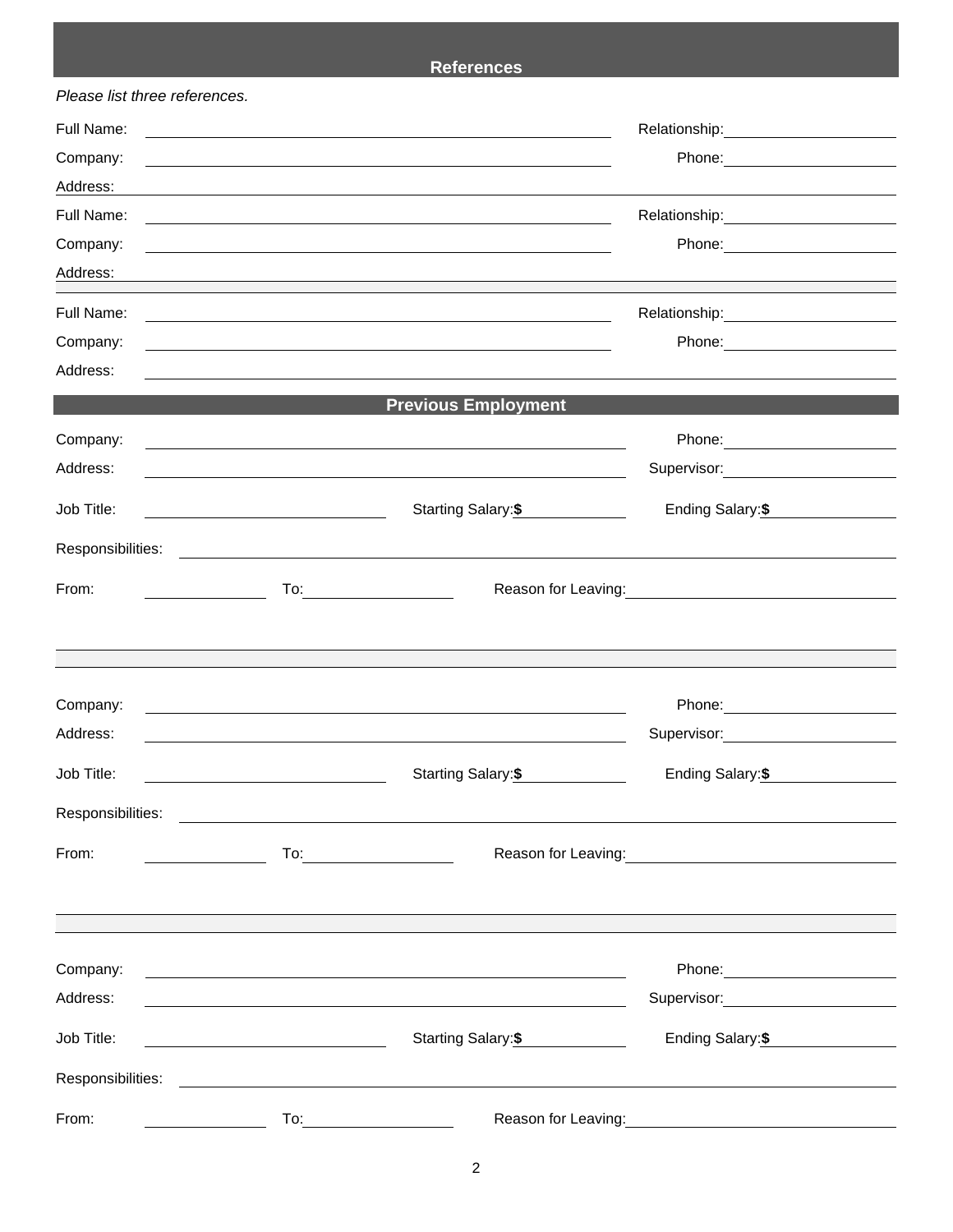| <b>Test</b>                                                                                                                                                                                                                                      |  |  |  |  |  |  |  |  |
|--------------------------------------------------------------------------------------------------------------------------------------------------------------------------------------------------------------------------------------------------|--|--|--|--|--|--|--|--|
| $\overline{3}$<br>0 Inch 1/32" 1<br>2<br>18 19 50 51 55 53 54 52 58 51 58 59 30<br>91<br>L<br><u>an antara badan badan badan badan badan badan badan badan badan badan badan badan ba</u>                                                        |  |  |  |  |  |  |  |  |
| What is the measurement in the above picture?<br>1.                                                                                                                                                                                              |  |  |  |  |  |  |  |  |
| What is the circumference of 16.125 diameter? (Use Calculator)<br>2.                                                                                                                                                                             |  |  |  |  |  |  |  |  |
| What is 5/8" + 1-1/16"?<br>3.                                                                                                                                                                                                                    |  |  |  |  |  |  |  |  |
| What is 2-7/8" - 1-3/4"?<br>4.                                                                                                                                                                                                                   |  |  |  |  |  |  |  |  |
| How many square feet is 36" x 60"?<br>5.                                                                                                                                                                                                         |  |  |  |  |  |  |  |  |
| <b>General Questionnaire</b>                                                                                                                                                                                                                     |  |  |  |  |  |  |  |  |
| What relevant experience or skills can you offer?<br>1.                                                                                                                                                                                          |  |  |  |  |  |  |  |  |
| Do you work well in a team? Can you give an example of teamwork?<br>2.                                                                                                                                                                           |  |  |  |  |  |  |  |  |
| Describe your work style and method of learning?<br>3.                                                                                                                                                                                           |  |  |  |  |  |  |  |  |
| 4. What was the hardest decision you made in your last job? How did you handle it?                                                                                                                                                               |  |  |  |  |  |  |  |  |
|                                                                                                                                                                                                                                                  |  |  |  |  |  |  |  |  |
|                                                                                                                                                                                                                                                  |  |  |  |  |  |  |  |  |
|                                                                                                                                                                                                                                                  |  |  |  |  |  |  |  |  |
| <b>Military Service</b>                                                                                                                                                                                                                          |  |  |  |  |  |  |  |  |
| Branch:<br>From: The contract of the contract of the contract of the contract of the contract of the contract of the contract of the contract of the contract of the contract of the contract of the contract of the contract of the cont<br>To: |  |  |  |  |  |  |  |  |
| Rank at Discharge:<br>Type of Discharge: Manager and Contract and Contract of Discharge:                                                                                                                                                         |  |  |  |  |  |  |  |  |